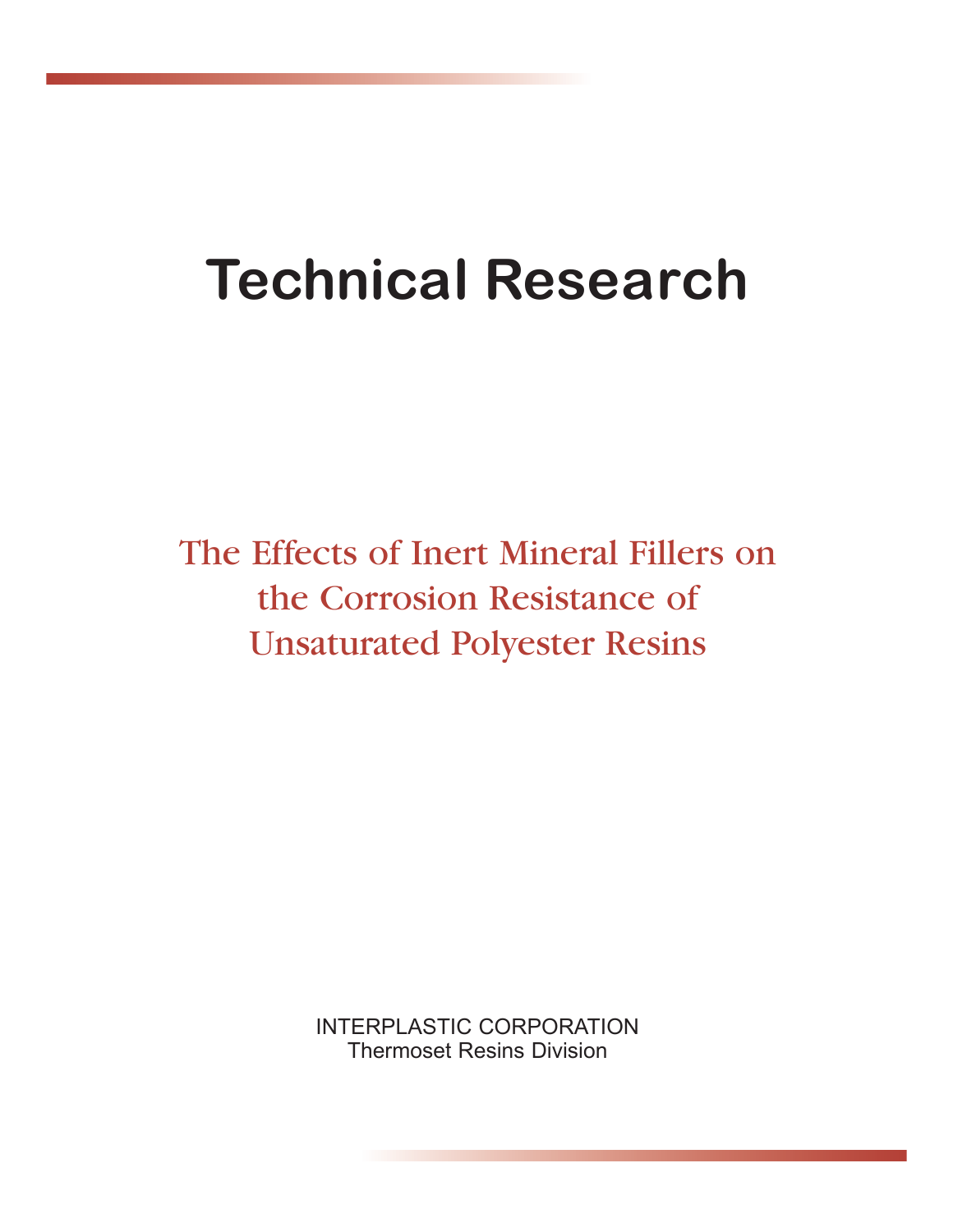#### ABSTRACT

Fillers have been used in corrosion resistant applications for many years. The main benefit of using an inert mineral filler is lowering the overall raw material cost of the composite, while maintaining suitable performance of the composite and service life.

This paper discusses some of the factors to consider in the screening of inert mineral fillers as well as the impact on the corrosion resistance of the cured composite. Composites made from a standard, unsaturated, isophthalic, corrosion resistant polymer and two inert mineral fillers were used in the study.

Three key factors to consider in using a filler in the composite are its ability to keep the material in suspension, its effect on gelation and how it affects the cure of the resin. In addition to those properties, this work compares the effect of these fillers on the corrosion resistance of reinforced composites and describes a technique of reviewing the corrosion resistance data for overall suitability of its use in corrosion applications.

The analysis includes a method to determine if the filler has a major impact on the corrosion resistance of the reinforced composite. This analysis looks at several combinations of the data to determine its performance in various environments and overall performance.

#### **INTRODUCTION**

Fillers have been used for years in the manufacture of reinforced composites made with unsaturated polyester resins. Calcium carbonate and calcium sulfate are common fillers used in structural applications such as pick-up truck toppers, fiberglass tubs, showers and spas.

Alumina trihydrate and calcium sulfate are used to enhance the fire resistance of composites since both fillers have water bound in their structure. These products are designed to meet required building and/or transportation codes and regulations. Applications include everything from commercial showers to bowling ball cores, putties, marble casting, and solid surface countertops.

Using inert fillers for corrosion resistant composites was pioneered in the 1960's. This early application used sand, which is an inert silica-based material. Since a form of silica was already one of the raw materials used to manufacture fiberglass reinforcements, it did not compromise the corrosion resistance of the composite. However, sand has large heavy particles and provided specific challenges. Those included application techniques to incorporate the sand in the resin matrix and keep the particles evenly distributed once the fillers were incorporated into the resin matrix. Owens Corning Tank Division, now Containment Solutions, Inc., developed a manufacturing technique that allowed them to use treated sand successfully in composites and they continue to use it today.

Advances by the manufacturers of fillers to economically apply surface treatments have greatly expanded the use of fillers. Key developments have been fillers with hydrophobic coatings that enhance corrosion resistance in aqueous environments and the filler's ability to remain suspended in a resin mixture and reinforced composites.

Using treated alumina trihydrate (ATH) in corrosion resistant composites has been a commercial application since the 1990's. Using ATH lowers the overall cost of the composite, and it has minimal impact on corrosion resistance. Composites with ATH have higher flexural modulus, so a thinner composite can be used in applications where the modulus value is a design criteria.

#### **EXPERIMENTAL**

All of the work was done with a single lot of a 1:1 isophthalic:maleic, all propylene glycol, unsaturated, polyester polymer commonly used in the corrosion industry. This was done to eliminate variations caused by differences in the polymer solution. The polymer was converted into a promoted thixotropic resin.

The resin and fillers were blended at a 80:20 ratio. Filler A is talc and Filler B is alumina trihydrate.

The thixotropic, unfilled resin was made and adjusted to viscosity, gel time, and cure development. Portions of this resin were then mixed with the fillers and the viscosities, gel and cure times were measured and recorded.

A Brookfield Viscometer, model LVT, spindle #3 at 6 and 60 rpm was used to check the viscosities of the resins at 77°F (25°C). The thixotropic index is the 6 rpm viscosity divided by the 60 rpm viscosity.

The gel time and cure were measured by placing a 100 gram mass in an 8-ounce (236 ml) paper cup, and adjusting it to 77°F (25°C). One gram of MEKP (DDM-9 by AtoFina) was added to the cup and the timer began when the mixing of the MEKP/resin started. It was mixed for 30 seconds and monitored for gelation. Once the mixture gelled, a thermocouple was placed in the center of the mass 1/8-inch (3.2 mm) from the bottom of the cup and the peak exotherm and cure time were measured.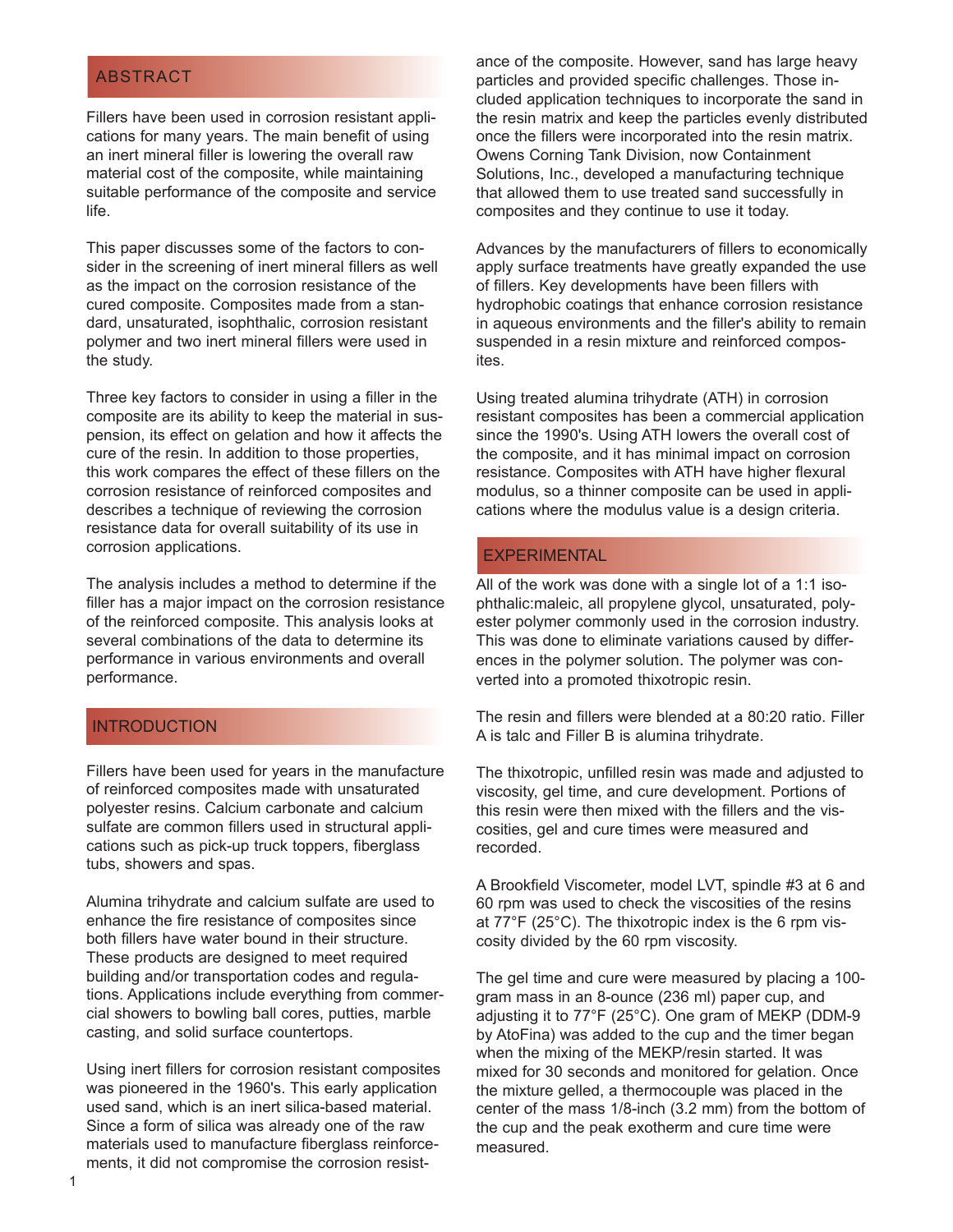The coupons for the corrosion testing were made according to ASTM C-581. A synthetic veil of Burlington Industries Nexus™ was used in place of the C-glass. This is especially critical for sodium hydroxide environments, where C-glass is not recommended because fiberglass is attacked quite rapidly by this environment. The coupons were cut into 5- by 4-inch (127 by 102 mm) rectangles and engraved in the upper right corner with identification.

They were then edge-coated and the engraving was sealed with the same resin to protect any exposed fiberglass ends from wicking the solutions into these areas of the coupon and negatively impacting the corrosion resistant testing.

The coupons were then post-cured. The post cure cycle consists of a four hour ramp up to 250°F (121°C), followed by two hours at 250°F (121°C) and then a 2-hour cool down to room temperature to minimize the thermal stresses.

The initial flexural strengths for calculating retention were established by testing thick, medium and thin coupons. Fifteen specimens were tested for each of the resin combinations.

Following are the corrosive environments used for the study: 1% nitric acid (pH 0.9), 5% nitric acid (pH 0.2), 10% phosphoric acid (pH 0.9), 5% sulfuric acid (pH 0.3), 10% sulfuric acid (pH 0.1), 1% ammonium hydroxide (pH 11.0), 40mg/l sodium hydroxide (pH 11.0), 1% sodium hydroxide (pH 12.0), 5% sodium hydroxide (pH 12.0), 1% sodium hypochlorite (pH 11.0), 0.1% detergent (pH 10.0), 0.1% soap (pH 7.0), 100% fuel C, 100% vegetable oil, and 100% tap water (pH 7.0) at 77°F (25°C). Samples were pulled out of the solutions and tested at periods of one, three, six and twelve months.

When the samples were pulled from the solutions, they were stored in a sealed container for conditioning at room temperature for 24 to 40 hours before testing for flexural strength and modulus. The specimens were tested within two days after the conditioning period.

#### RESULTS & DISCUSSION

#### **Viscosity:**

The data is compiled in Table 1. Each of the fillers increased the viscosity as expected. However, Filler A significantly lowered the thixotropic index (0.39) compared to a slight increase (0.10) with "As Is." Both materials should be sprayable through atomization and impingement style spray guns at their present viscosities and thixotropic indices, but Filler B would have better sag resistance when applied to a vertical surface than the mix made with Filler A.

#### **Gel Time and Cure:**

The data is compiled in Table 2. The unfilled and filled resins all cured well in this test. The filler did not significantly affect the gel time and the gel-to-peak time was shortened, which is likely due to the increase in the MEKP level, which was 1.5 compared to 1.0, based on the resin content in the 100 gram mass gel times.

The peak exotherm was significantly lowered with the incorporation of the filler. The filler acts as a heat sink so it will absorb energy as the resin/filler mixture exotherms. The drop in exotherm between the two resin/filler mixtures were comparable, 48°F (27°C) versus 55°F (31°C) respectively.

#### **Corrosion Resistance:**

The retention of flexural strength at one, three, six and twelve months for the three systems are compiled in Tables 3, 4 and 5. The retention of flexural moduli at one, three, six and twelve months are compiled in Tables 6, 7 and 8.

All of the resins did poorly in the basic environments sodium hydroxide and sodium hypochlorite. This is typical performance for an isophthalic unsaturated polyester resin in these media. The sodium hypochlorite results are shown in Figures 1a, b and c. Filler A had better retention of properties at six and twelve months compared to the other composites. It had 8% greater retention of properties compared to the unfilled composite and 14% greater than Filler B.

All of the composites had an acceptable retention of properties in the other corrosive environments. Each of the mixtures retained at least 75% of their properties for each of the environments after twelve months of exposure.

Rating the three systems ("As Is", 20% Filler A, 20% Filler B) was the next focus of this analysis, which involved grouping chemicals into families. The chemicals were broken down into four groups: Acid, Base, Solvent and "Other." The groups of chemicals are listed in Table 9.

An average retention of flexural strength and flexural moduli for the three, six and twelve month readings are compiled in Tables 10 and 11 respectively. The readings from month one were not included because the samples showed very little change and would have dampened the overall results of the filler for the remaining test period.

The retention of flexural strength for the coupons made with Filler B were the best in Acid, Base and "Other" environments. The "As Is" sample did have better retention in the solvent environment. The coupons with Sample A had the lowest retention in all cases. The data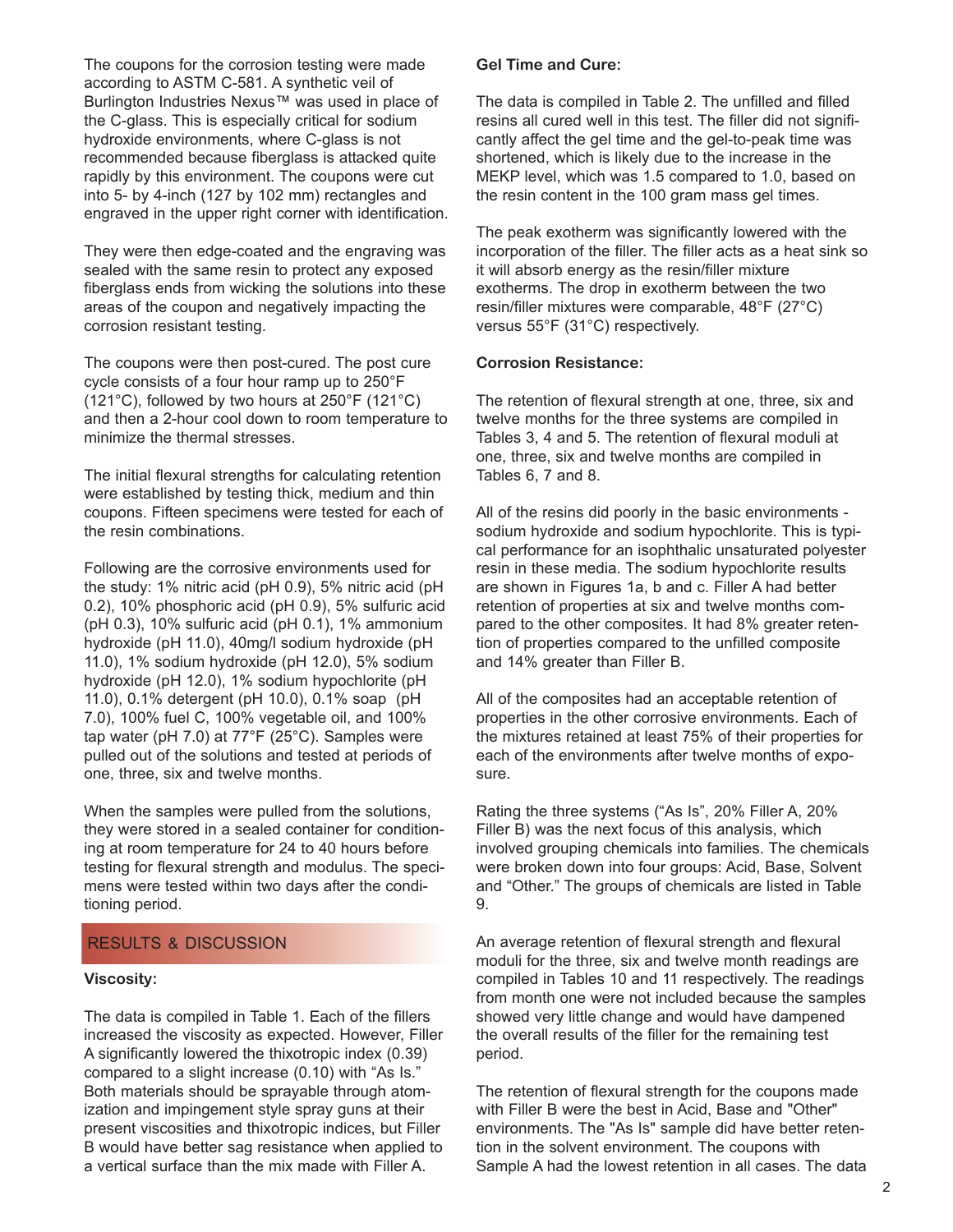is plotted in Figure 2.

The retention of flexural modulus for the coupons made without filler, "As Is", were the best in the Acid, Base and "Other" environments. Filler A had a slightly higher retention than Filler B in the solvent environments. "As Is" had 2.8 lower retention than Filler A and 2.1 lower than Filler B. The data is plotted in Figure 3.

The average of the flexural strength and moduli for each of the chemical groups is listed in Table 12. Figure 4 graphically displays this data. The Acid, Solvent and "Other" chemical groups show the "As Is" and Filler B samples within 0.3 units of each other. The Base environment shows Filler B with 1.6 higher rating than "As Is." Filler A had the lowest rating in all four environments, ranging from 0.7 to 4.1 units lower.

The final analysis of the data is broken down into three categories: Strength, Modulus and Overall (all of the data). It is plotted in Figure 5 and listed in Table 12. Filler B had the highest rating (91.8) for the Strength category followed closely by "As Is" (91.1) and then Filler A (88.8). The Modulus category had "As Is" being the best (93.3) followed by Filler B (91.8) and Filler A (91.1). The Overall Rating of 92.2 by "As Is" was the highest rating and Filler B was very close at 91.8. Filler A had a rating of 90.0.

#### **CONCLUSIONS**

- 1. The proper selection of a filler, ATH and talc have a slight impact on the gel, cure and viscosity properties of the resin.
- 2. The fillers lower the overall corrosion resistance of the composite.
- 3. The proper selection of filler can enhance the corrosion performance of the composite.
- 4. The talc filler gave better overall corrosion resistance performance than ATH filler.
- 5. The talc filler's overall corrosion resistance was similar to the unfilled resin ("As Is").

#### **REFERENCE**

This work is based on the original technical paper of the same title, published in 2005 by David J. Herzog, Anthony J. Bennett, David Jay Lampert, and Jason D. Schiro on behalf of Interplastic Corporation. It is available from the American Composites Manufacturing Association (ACMA).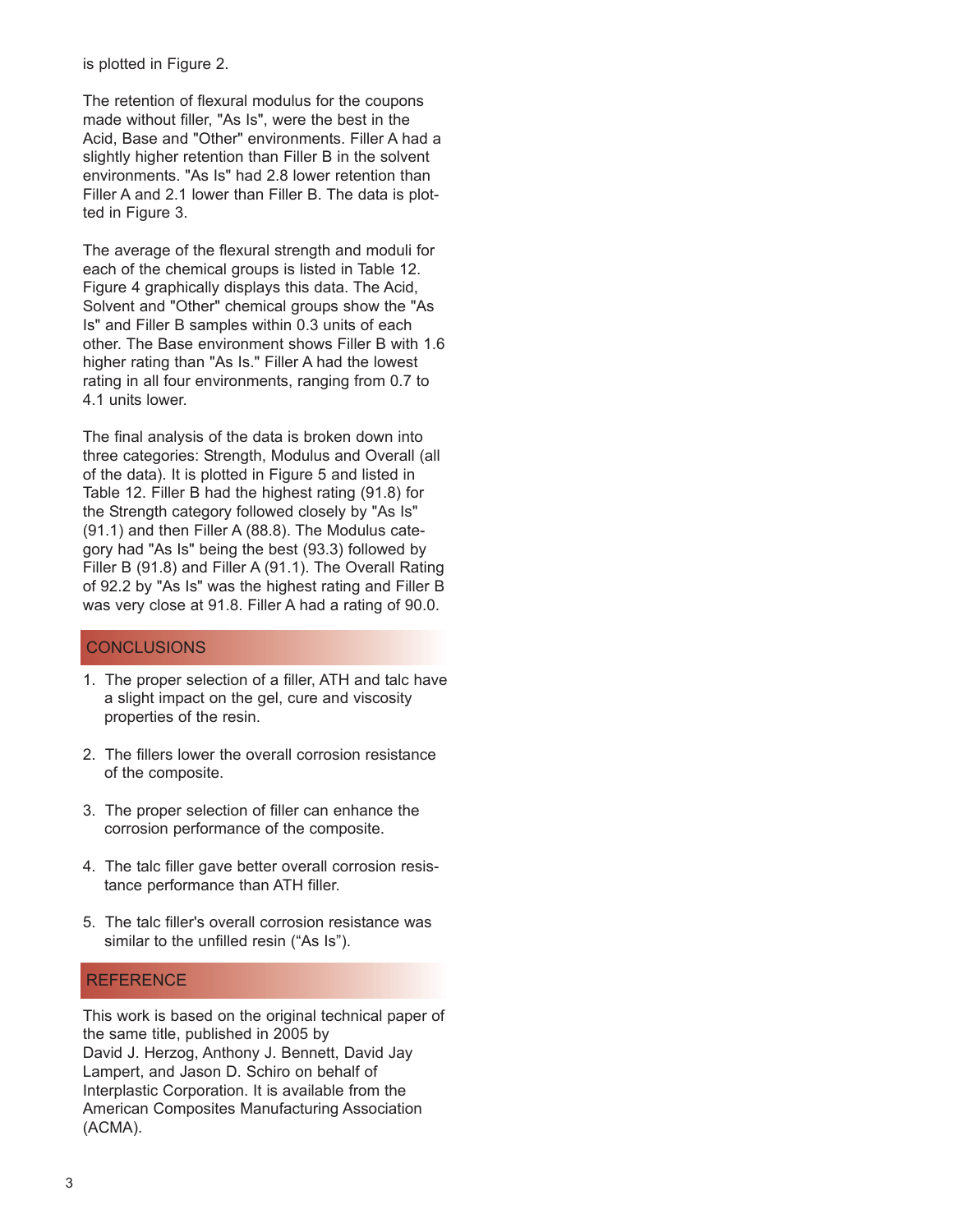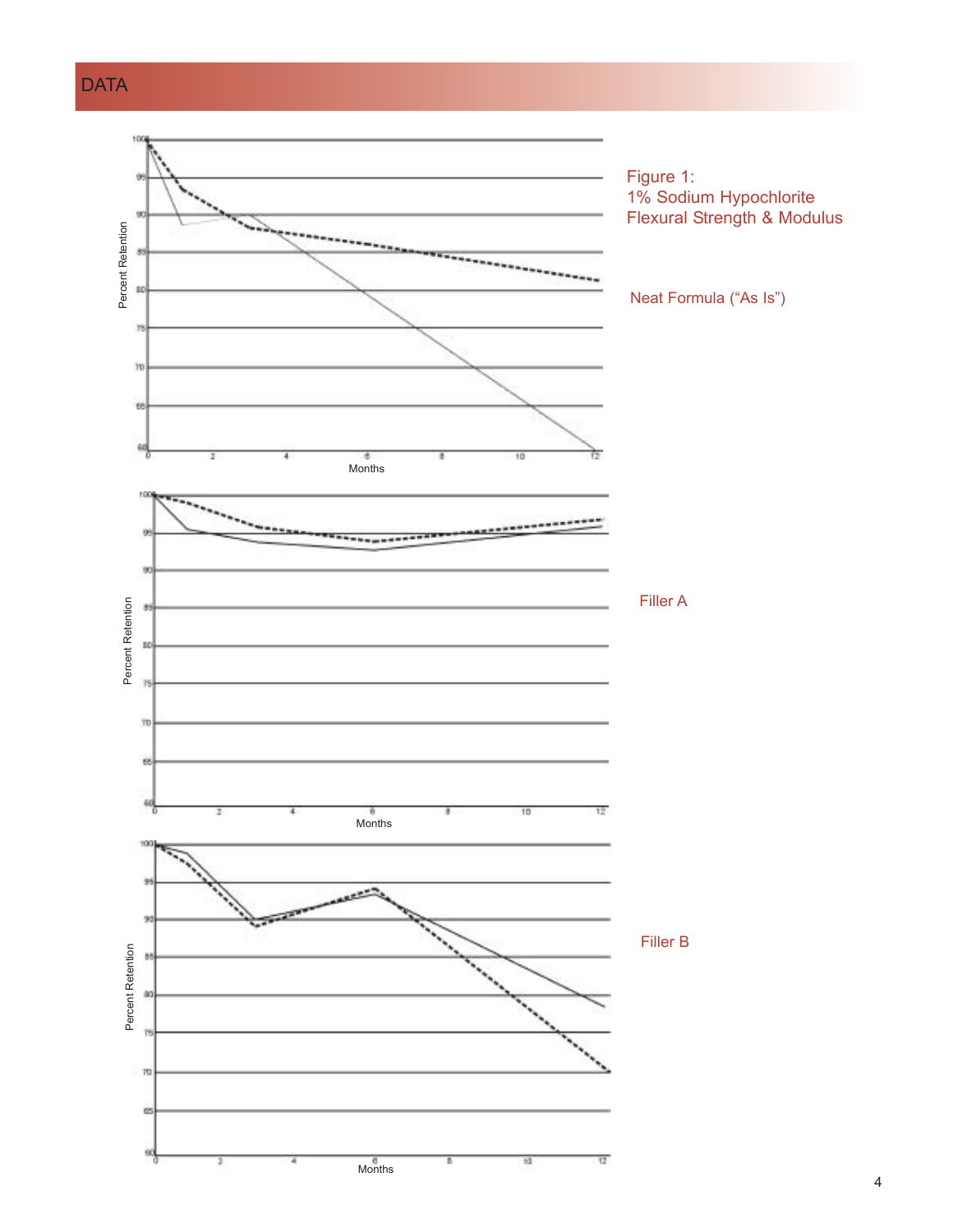# **DATA**





Figure 3: Flexural Modulus Ratings in Various Media Families

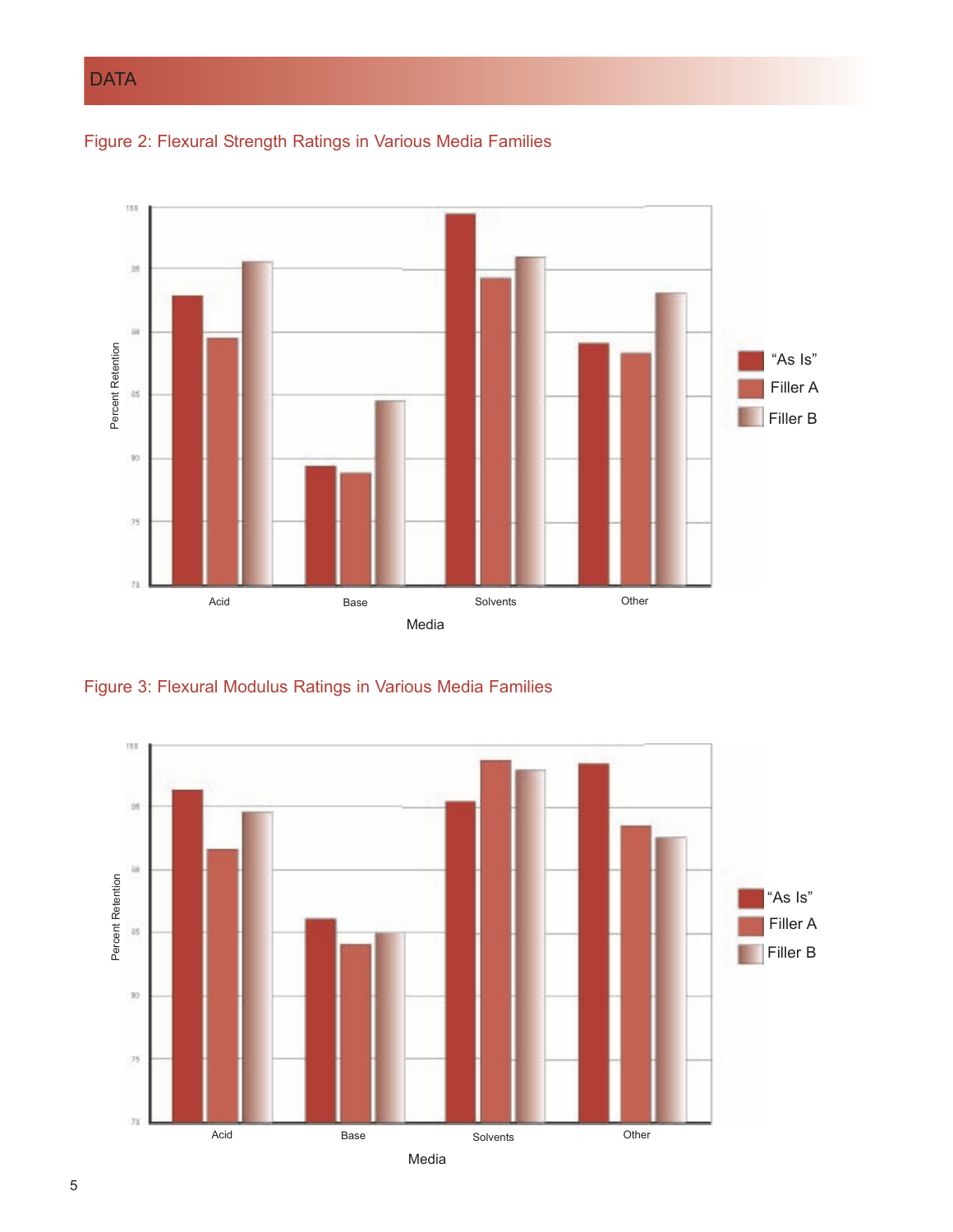# **DATA**





Figure 5: Overall Ratings of Corrosion Resistance

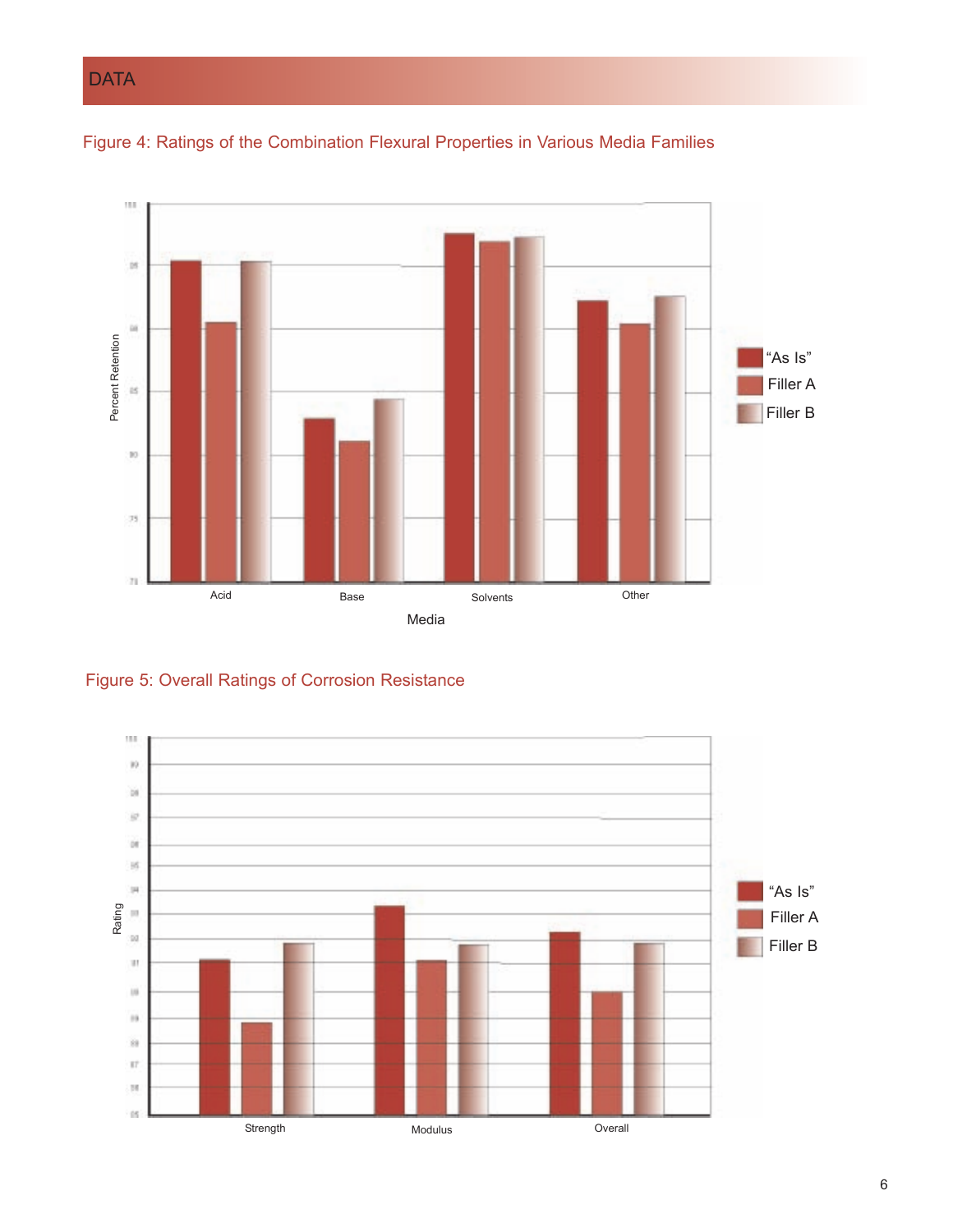#### Table 1: Viscosity Measurements

| <b>Sample</b>     | "As Is" | <b>Filler A</b> | <b>Filler B</b> |
|-------------------|---------|-----------------|-----------------|
| Viscosity, cps    | 392     | 550             | 600             |
| Thixotropic Index | 2.50    | 2 11            | 2.60            |

Samples mixed with 80% resin and 20% filler. Readings taken at 77°F/25°C.

#### Table 2: Gel and Cure Measurements

| <b>Sample</b>              | "As Is" | <b>Filler A</b> | <b>Filler B</b> |
|----------------------------|---------|-----------------|-----------------|
| Gel Time - Minutes         | 15.80   | 14.88           | 19.18           |
| Cure Time - Minutes        | 28.91   | 25.67           | 28.92           |
| Gel-to-Peak Time - Minutes | 13.11   | 10.79           | 9.74            |
| Peak Exotherm °F/°C        | 378/192 | 330/166         | 323/162         |

Data run with 1.0 grams of MEKP to 100 grams of resin/filler mixtures.

### Table 3: Flexural Strength on Unfilled Resins ("As Is")

|                          | <b>Months</b>  |     |     |     |
|--------------------------|----------------|-----|-----|-----|
| <b>Environment</b>       | $\overline{1}$ | 3   | 6   | 12  |
| 1% Nitric Acid           | 100            | 100 | 100 | 100 |
| 5% Nitric Acid           | 100            | 100 | 100 | 100 |
| 10% Phosphoric Acid      | 100            | 100 | 99  | 93  |
| 5% Sulfuric Acid         | 87             | 90  | 85  | 86  |
| 10% Sulfuric Acid        | 100            | 86  | 78  | 79  |
| 1% Ammonium Hydroxide    | 98             | 91  | 90  | 80  |
| 40 mg/L Sodium Hydroxide | 100            | 96  | 100 | 94  |
| 1% Sodium Hydroxide      | 92             | 92  | 80  | 78  |
| 5% Sodium Hydroxide      | 100            | 72  | 52  | 40  |
| 1% Sodium Hypochlorite   | 88             | 90  | 78  | 60  |
| 0.1% Detergent           | 100            | 94  | 95  | 100 |
| 0.1% Soap Solution       | 82             | 82  | 85  | 74  |
| 100% Fuel C              | 100            | 100 | 100 | 100 |
| 100% Tap Water           | 83             | 100 | 100 | 91  |
| 100% Vegetable Oil       | 100            | 100 | 100 | 100 |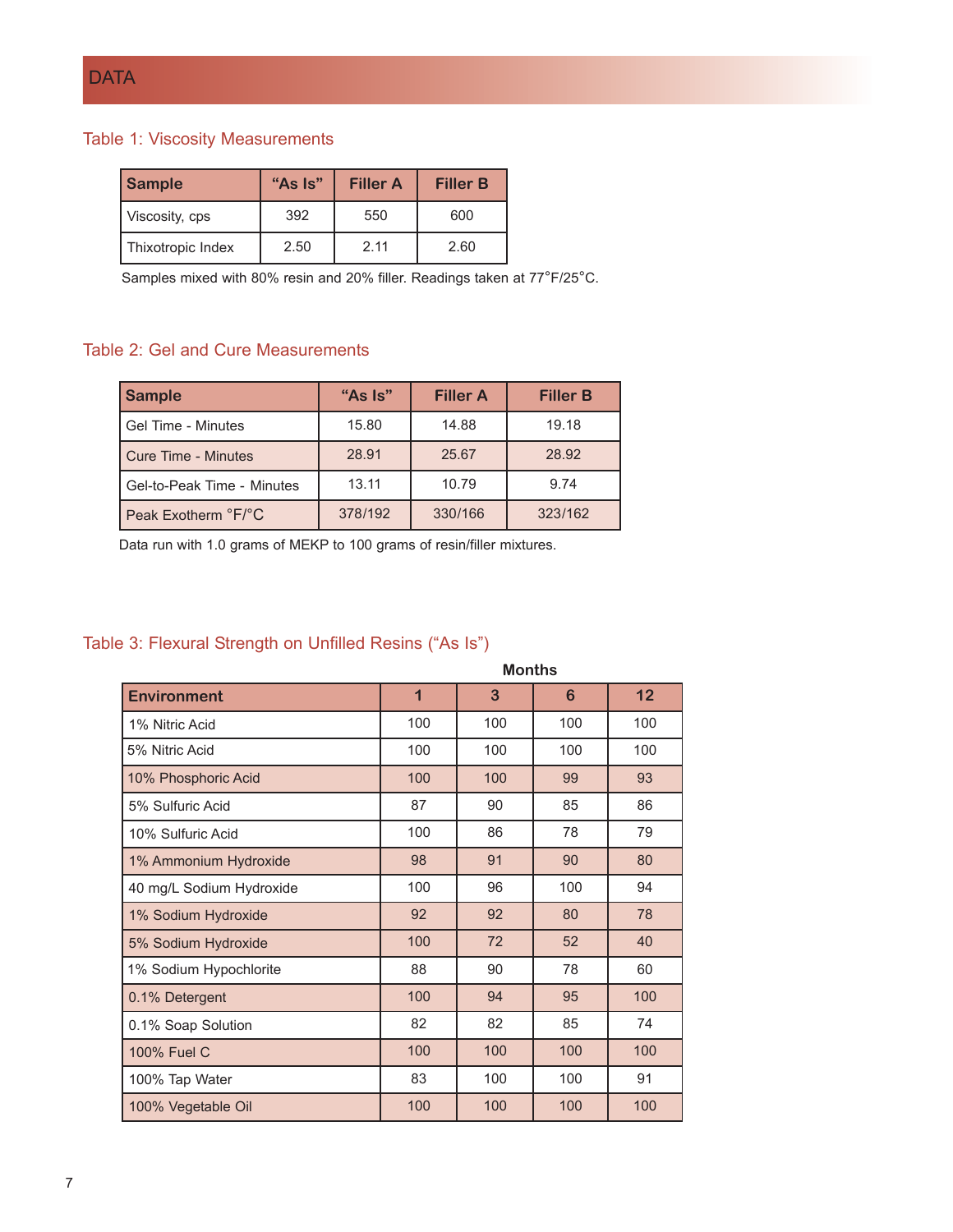# **DATA**

|                          | <b>Months</b> |     |     |     |
|--------------------------|---------------|-----|-----|-----|
| <b>Environment</b>       | 1             | 3   | 6   | 12  |
| 1% Nitric Acid           | 97            | 90  | 89  | 96  |
| 5% Nitric Acid           | 98            | 100 | 97  | 90  |
| 10% Phosphoric Acid      | 97            | 94  | 86  | 80  |
| 5% Sulfuric Acid         | 93            | 82  | 89  | 77  |
| 10% Sulfuric Acid        | 98            | 97  | 86  | 96  |
| 1% Ammonium Hydroxide    | 92            | 87  | 87  | 84  |
| 40 mg/L Sodium Hydroxide | 96            | 94  | 92  | 96  |
| 1% Sodium Hydroxide      | 91            | 88  | 75  | 85  |
| 5% Sodium Hydroxide      | 84            | 61  | 42  | 35  |
| 1% Sodium Hypochlorite   | 99            | 82  | 83  | 87  |
| 0.1% Detergent           | 97            | 88  | 85  | 84  |
| 0.1% Soap Solution       | 91            | 84  | 95  | 88  |
| 100% Fuel C              | 92            | 89  | 92  | 90  |
| 100% Tap Water           | 100           | 96  | 100 | 94  |
| 100% Vegetable Oil       | 94            | 97  | 91  | 100 |

Table 4: Flexural Strength on Resin with Filler A

|                          | <b>Months</b> |    |     |     |
|--------------------------|---------------|----|-----|-----|
| <b>Environment</b>       | 1             | 3  | 6   | 12  |
| 1% Nitric Acid           | 94            | 92 | 92  | 98  |
| 5% Nitric Acid           | 100           | 93 | 99  | 100 |
| 10% Phosphoric Acid      | 100           | 88 | 90  | 99  |
| 5% Sulfuric Acid         | 88            | 93 | 96  | 96  |
| 10% Sulfuric Acid        | 100           | 95 | 100 | 96  |
| 1% Ammonium Hydroxide    | 100           | 94 | 100 | 92  |
| 40 mg/L Sodium Hydroxide | 99            | 90 | 100 | 93  |
| 1% Sodium Hydroxide      | 96            | 90 | 93  | 75  |
| 5% Sodium Hydroxide      | 93            | 49 | 53  | 42  |
| 1% Sodium Hypochlorite   | 98            | 90 | 94  | 79  |
| 0.1% Detergent           | 100           | 89 | 96  | 89  |
| 0.1% Soap Solution       | 100           | 93 | 96  | 98  |
| 100% Fuel C              | 100           | 91 | 100 | 100 |
| 100% Tap Water           | 99            | 92 | 89  | 100 |
| 100% Vegetable Oil       | 98            | 96 | 100 | 99  |
|                          |               |    |     |     |

Table 5: Flexural Strength on Resin with Filler B

|                          | <b>Months</b> |     |     |     |
|--------------------------|---------------|-----|-----|-----|
| <b>Environment</b>       | 1             | 3   | 6   | 12  |
| 1% Nitric Acid           | 100           | 97  | 100 | 100 |
| 5% Nitric Acid           | 93            | 91  | 93  | 91  |
| 10% Phosphoric Acid      | 99            | 94  | 97  | 99  |
| 5% Sulfuric Acid         | 98            | 98  | 100 | 98  |
| 10% Sulfuric Acid        | 96            | 100 | 99  | 99  |
| 1% Ammonium Hydroxide    | 99            | 96  | 96  | 89  |
| 40 mg/L Sodium Hydroxide | 97            | 96  | 100 | 99  |
| 1% Sodium Hydroxide      | 95            | 100 | 95  | 87  |
| 5% Sodium Hydroxide      | 97            | 83  | 67  | 42  |
| 1% Sodium Hypochlorite   | 94            | 88  | 87  | 76  |
| 0.1% Detergent           | 96            | 95  | 95  | 95  |
| 0.1% Soap Solution       | 88            | 100 | 100 | 100 |
| 100% Fuel C              | 97            | 96  | 94  | 88  |
| 100% Tap Water           | 94            | 94  | 98  | 98  |
| 100% Vegetable Oil       | 99            | 98  | 94  | 97  |

Table 6: Flexural Modulus on Unfilled Resin ("As Is")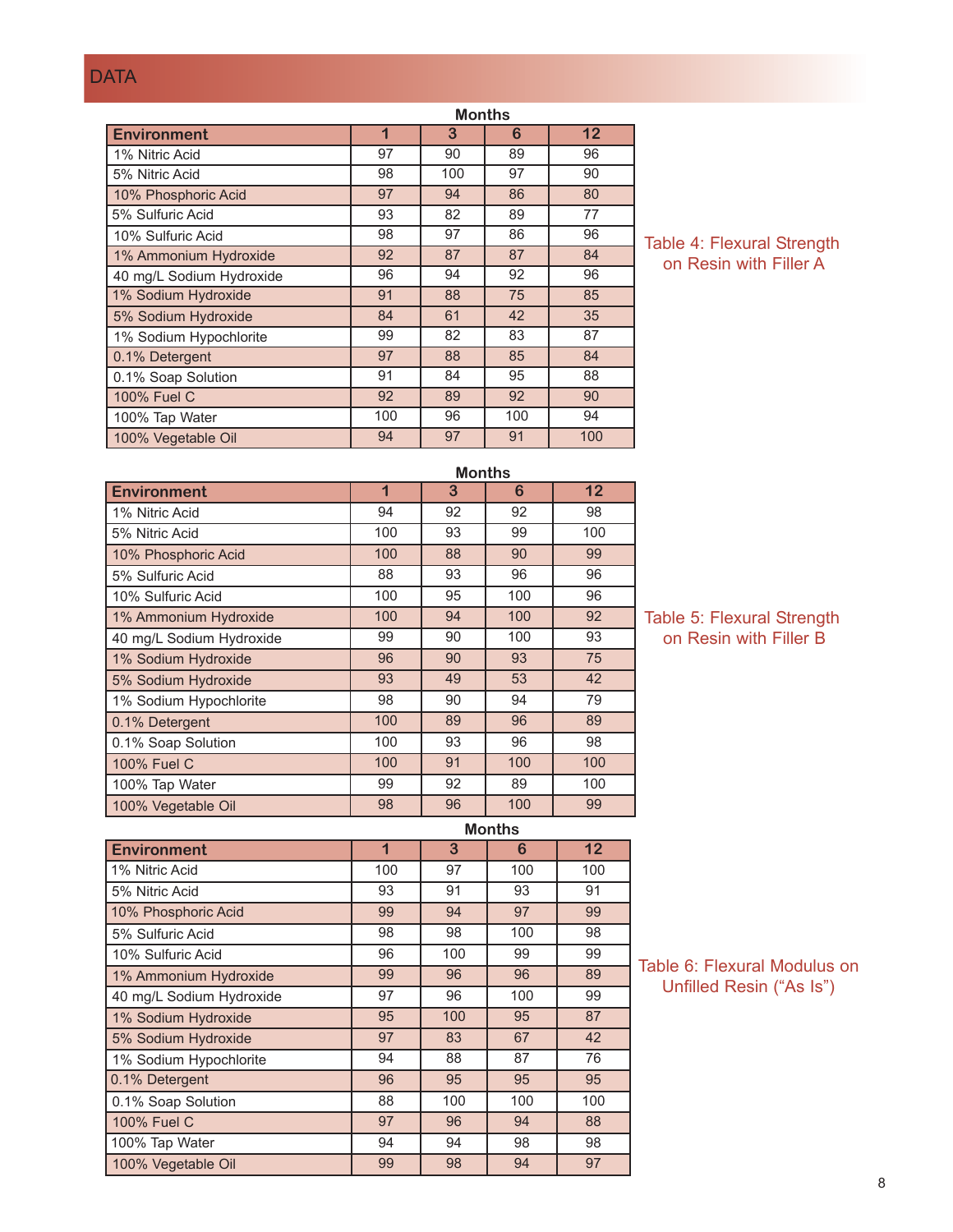## Table 7: Flexural Modulus on Resin with Filler A

| Table 7: Flexural Modulus on Resin with Filler A |                         |     | <b>Months</b> |     |
|--------------------------------------------------|-------------------------|-----|---------------|-----|
| <b>Environment</b>                               | $\overline{\mathbf{1}}$ | 3   | 6             | 12  |
| 1% Nitric Acid                                   | 100                     | 100 | 97            | 96  |
| 5% Nitric Acid                                   | 99                      | 89  | 85            | 75  |
| 10% Phosphoric Acid                              | 94                      | 93  | 94            | 91  |
| 5% Sulfuric Acid                                 | 94                      | 90  | 89            | 87  |
| 10% Sulfuric Acid                                | 98                      | 96  | 91            | 87  |
| 1% Ammonium Hydroxide                            | 97                      | 98  | 96            | 92  |
| 40 mg/L Sodium Hydroxide                         | 99                      | 96  | 93            | 97  |
| 1% Sodium Hydroxide                              | 94                      | 96  | 96            | 84  |
| 5% Sodium Hydroxide                              | 88                      | 78  | 50            | 39  |
| 1% Sodium Hypochlorite                           | 100                     | 96  | 88            | 84  |
| 0.1% Detergent                                   | 95                      | 98  | 94            | 98  |
| 0.1% Soap Solution                               | 89                      | 93  | 94            | 95  |
| 100% Fuel C                                      | 99                      | 95  | 98            | 92  |
| 100% Tap Water                                   | 100                     | 100 | 100           | 100 |
| 100% Vegetable Oil                               | 94                      | 96  | 98            | 99  |

## Table 8: Flexural Modulus on Resin with Filler B

|                          | <b>Months</b> |     |                 |     |
|--------------------------|---------------|-----|-----------------|-----|
| <b>Environment</b>       | 1             | 3   | $6\phantom{1}6$ | 12  |
| 1% Nitric Acid           | 98            | 93  | 93              | 94  |
| 5% Nitric Acid           | 97            | 90  | 92              | 90  |
| 10 % Phosphoric Acid     | 95            | 94  | 95              | 95  |
| 5% Sulfuric Acid         | 97            | 100 | 100             | 94  |
| 10% Sulfuric Acid        | 99            | 93  | 96              | 96  |
| 1% Ammonium Hydroxide    | 100           | 93  | 91              | 90  |
| 40 mg/L Sodium Hydroxide | 96            | 94  | 96              | 92  |
| 1% Sodium Hydroxide      | 92            | 88  | 81              | 82  |
| 5% Sodium Hydroxide      | 100           | 66  | 57              | 43  |
| 1% Sodium Hypochlorite   | 97            | 89  | 95              | 70  |
| 0.1% Detergent           | 99            | 92  | 94              | 91  |
| 0.1% Soap Solution       | 96            | 90  | 96              | 94  |
| 100 % Fuel C             | 100           | 100 | 100             | 96  |
| 100% Tap Water           | 92            | 93  | 93              | 95  |
| 100% Vegetable Oil       | 99            | 99  | 100             | 100 |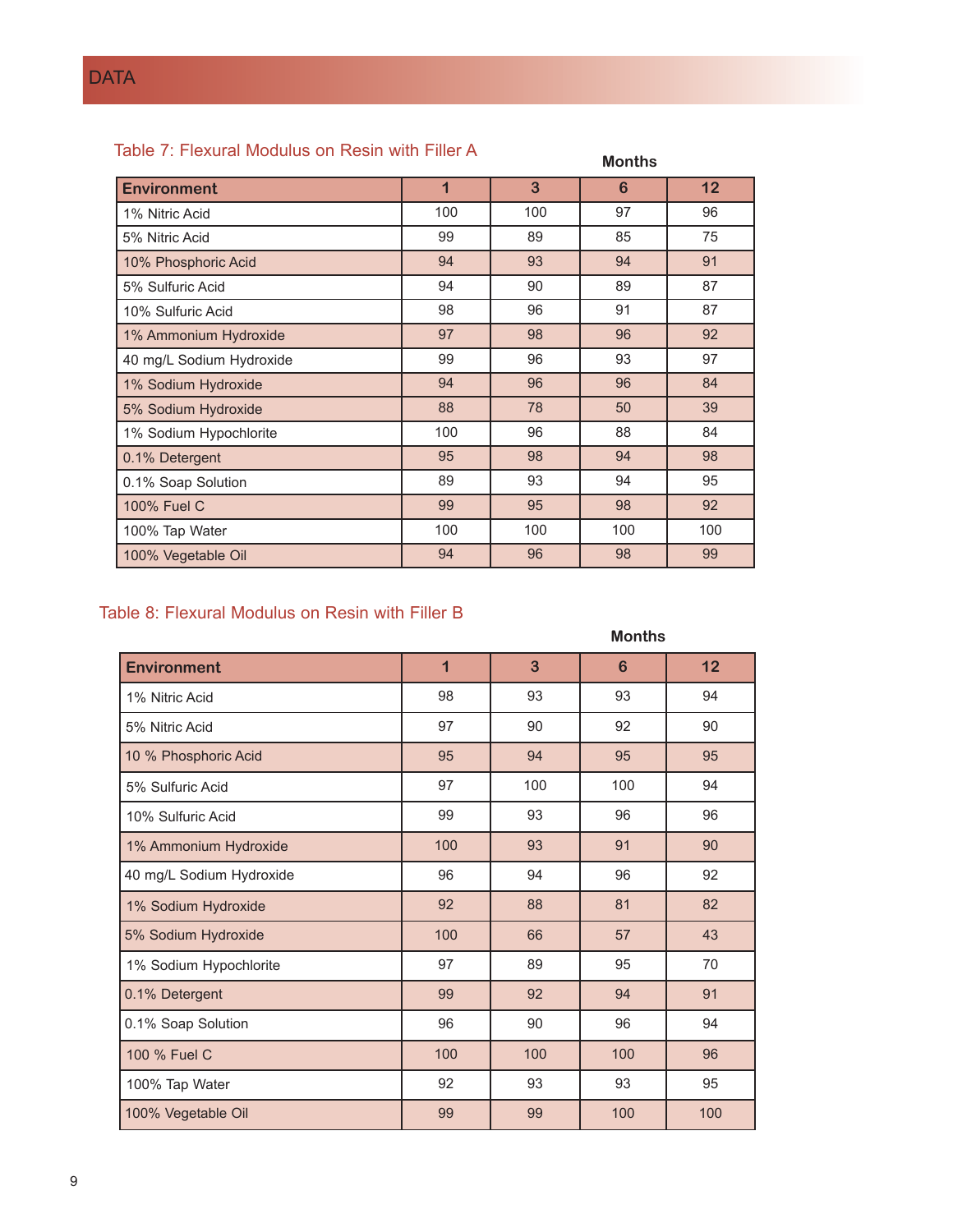## Table 9: Chemical Groups

| Acid     | Nitric, Phosphoric, Sulfuric Acids                        |
|----------|-----------------------------------------------------------|
| Base     | Sodium Hydroxide, Ammonium Hydroxide, Sodium Hypochlorite |
| Solvents | Tap Water, Fuel C, Vegetable Oil                          |
| Other    | Soap Solution, Detergent                                  |

## Table 10: Analysis of Flexural Strength Retention Data

| Media       | "As Is" | <b>Filler A</b> | <b>Filler B</b> |
|-------------|---------|-----------------|-----------------|
| Acid        | 93.3    | 89.8            | 95.6            |
| <b>Base</b> | 79.5    | 78.5            | 84.7            |
| Solvents    | 99.0    | 94.3            | 96.3            |
| Other       | 88.3    | 86.8            | 93.6            |

#### Table 11: Analysis of Flexural Modulus Retention Data

| Media    | "As Is" | <b>Filler A</b> | <b>Filler B</b> |
|----------|---------|-----------------|-----------------|
| Acid     | 97.1    | 92.8            | 94.8            |
| Base     | 86.7    | 84.2            | 8.0             |
| Solvents | 95.2    | 98.0            | 97.3            |
| Other    | 97.5    | 93.9            | 92.8            |

Table 12: Overall Ratings of the Combination of Flexural Strength and Modulus Retention Data

| Media    | "As Is" | Filler A | <b>Filler B</b> |
|----------|---------|----------|-----------------|
| Acid     | 95.2    | 91.3     | 95.2            |
| Base     | 83.1    | 81.4     | 84.8            |
| Solvents | 97.1    | 96.1     | 96.8            |
| Other    | 92.9    | 90.4     | 93.2            |

#### Table 13: Overall Ratings

| Media    | "As Is" | <b>Filler A</b> | <b>Filler B</b> |
|----------|---------|-----------------|-----------------|
| Strength | 91.1    | 88.8            | 91.8            |
| l Moduli | 93.3    | 91.8            | 91.8            |
| Overall  | 92.2    | 90.0            | 91.8            |